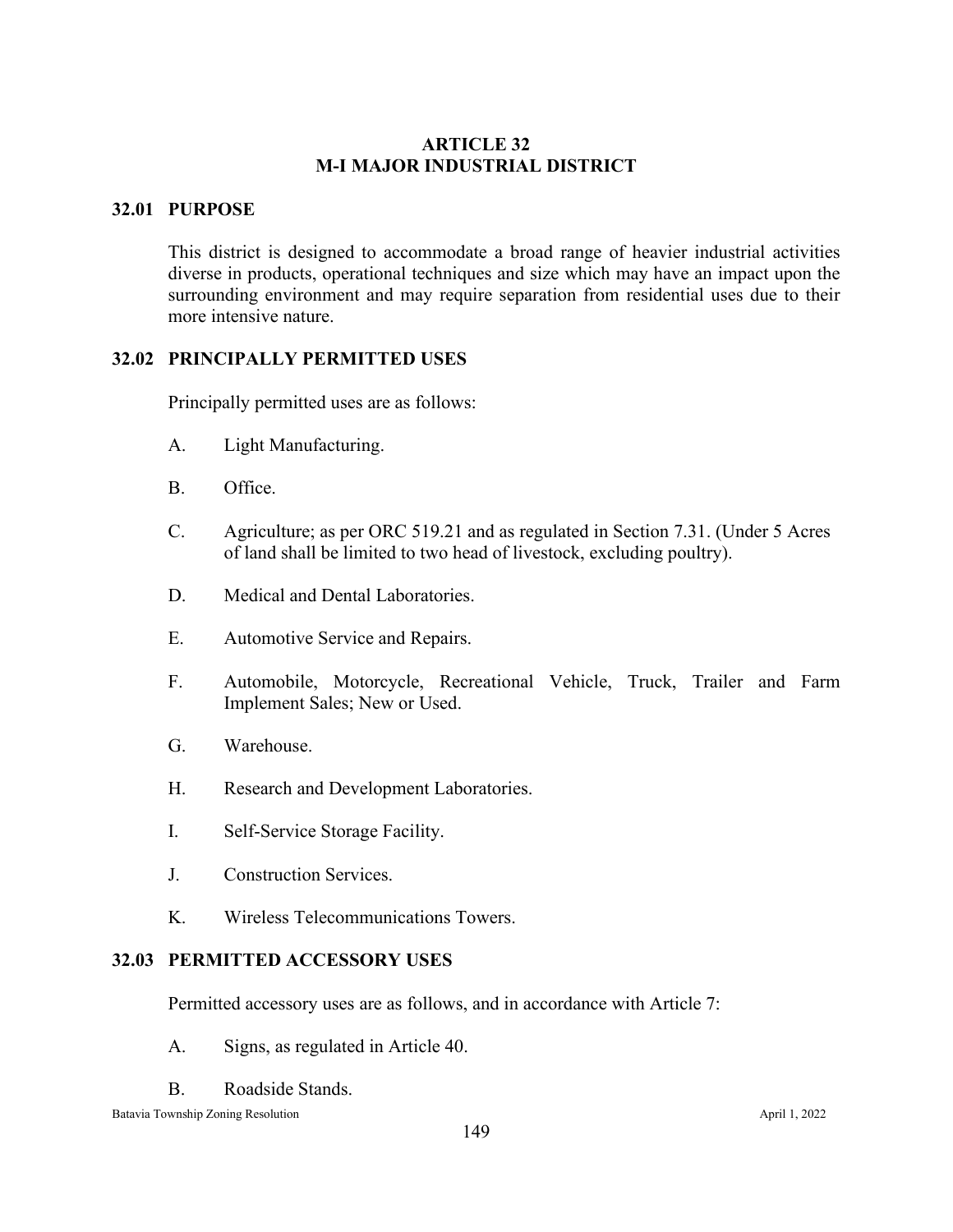- C. Day Care (provided that such facility does not exceed 5% of the total floor area of the principal use).
- D. Personal Services (provided that such facility does not exceed 5% of the total floor area of the principal use).
- E. Financial Institutions (provided that such facility does not exceed 5% of the total floor area of the principal use).
- F. Retail Business (provided that such facility does not exceed 5% of the total floor area of the principal use).
- G. Restaurants (provided that such facility does not exceed 5% of the total floor area of the principal use).
- H. Any use or structure customarily accessory and incidental to any of the permitted uses.

# **32.04 CONDITIONALLY PERMITTED USES**

Conditionally permitted uses are as follows:

- A. Heavy Manufacturing.
- B. Airports.
- C. Retail Business.
- D. Non-Commercial Recreation.
- F. Commercial Recreation.
- G. Government Buildings.
- H. Automotive Filling Stations.
- I. Commercial Entertainment.
- J. Wholesale Business.
- K. Quarries, Mining and Gravel Pits.
- L. Adult Entertainment Establishment as regulated by Section 7.16.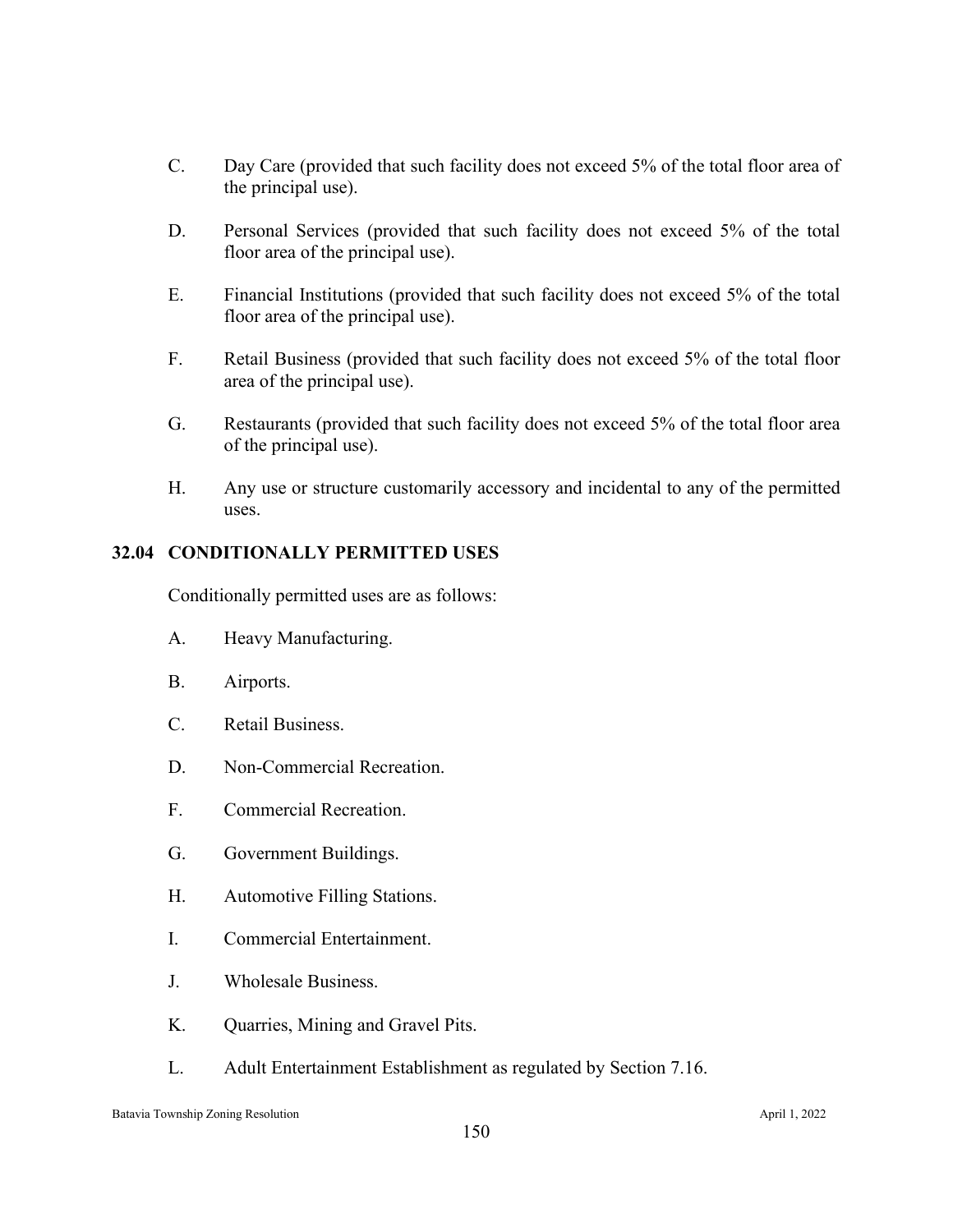- M. Sanitary Landfills.
- N. Construction Services Storage Yard.
- O. Maintenance and Storage Facility.
- P. Recreational Vehicle Storage Facility.
- Q. Veterinary Hospital or Clinic with or without outdoor runs; as regulated in Section 7.34.
- R. Recycling Center.
- S. Outdoor Storage.
- T. Small Wind Energy Conservation Systems on lots three (3) acres or less; as regulated in Section 7.29.
- U. Uses similar to those indicated in this District.

### **32.05 MINIMUM LOT AREA AND WIDTH**

There shall be no minimum lot area or width for properties in the M-I Industrial District.

### **32.06 MINIMUM FRONT YARD SETBACK**

The minimum front yard setback for properties in the M-I Industrial District shall be 75 feet.

#### **32.07 MINIMUM SIDE YARD SETBACK**

The minimum side yard setback for properties in the M-I Industrial District shall be 50 feet, unless abutting a residential district, then the minimum side yard setback shall be 100 feet.

#### **32.08 MINIMUM REAR YARD SETBACK**

The minimum rear yard setback for properties in the M-I Industrial District shall be 20 feet, unless abutting a residential district, then the minimum side yard setback shall be 100 feet.

### **32.09 MAXIMUM HEIGHT REGULATIONS**

The maximum height regulations for properties in the M-I Industrial District shall be as follows: